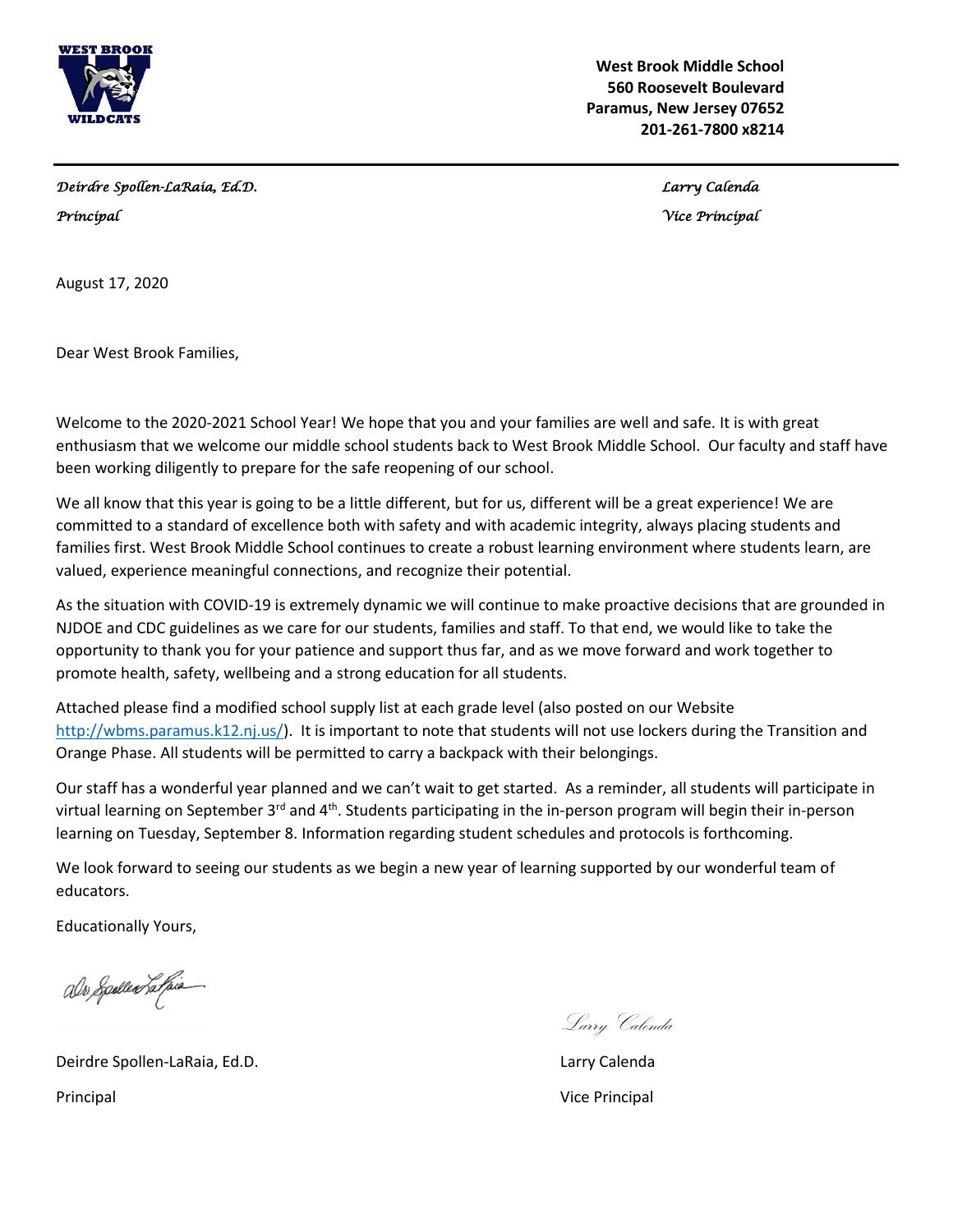

## **West Brook Middle School**

**Supply Lists**

**Grades 5-8**

**2020-2021**

## **Grade 5 & 6**

- → **Chromebook & Charger (Reminder to charge every night) - will be distributed by the school at a later date.**
- → **Backpack (no wheels)**
- → **Mask**
	- o **Acceptable Masks:**
		- **Minimum of two-ply fabric (non-surgical or non-respirator grade).**
		- **The following face coverings are unacceptable: Neck gaiters, Bandanas, Masks with exhalation valves or vents (respirator)**
- → **5 subject notebook**
- → **Loose leaf/Notebook paper for Binder**
- → **Pencils**
- → **Colored pencils**
- → **Folder**
- → **Binder**
- → **Scissors**
- → **Glue Stick**
- → **Small pencil case**
- → **Tissue Pack**
- → **Earbuds**
- → **Water Bottle (Not fillable, water fountains will not be accessible)**
- → **Roll of Tape (Clear or Masking) for STEM class**
- → **Folder for Physical Education**
	- o **Comfortable attire on Physical Education days**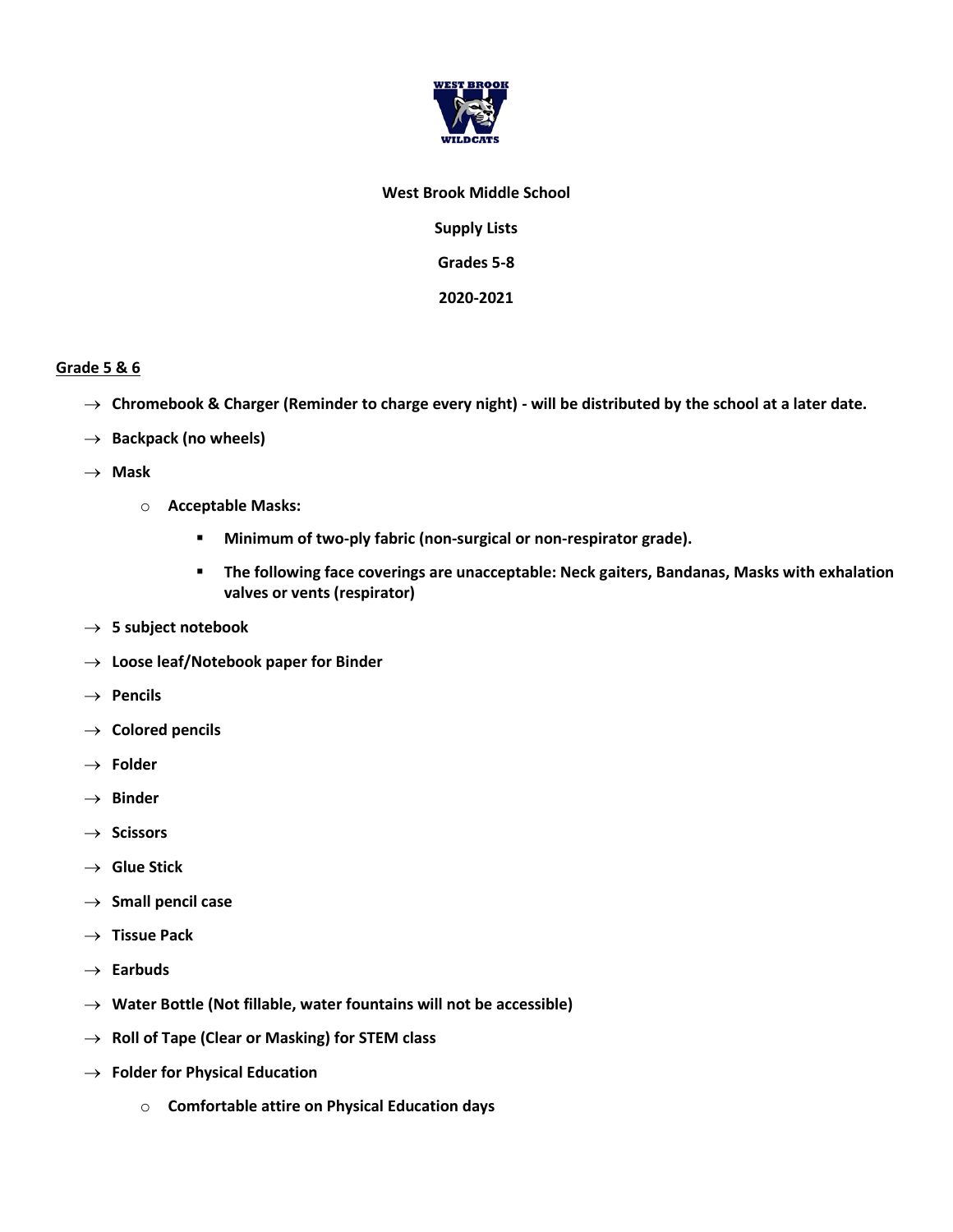**West Brook Middle School 560 Roosevelt Boulevard Paramus, New Jersey 07652 201-261-7800 x8214**

## **Grade 7**

- **Chromebook (Reminder to charge every night)**
- **Backpack (no wheels)**
- **Mask**
	- o **Acceptable Masks:**
		- **Minimum of two-ply fabric (non-surgical or non-respirator grade).**
		- **The following face coverings are unacceptable: Neck gaiters, Bandanas, Masks with exhalation valves or vents (respirator).**
- **Earbuds**
- **Pens/pencils**
- **Scissors**
- **Folder**
- **Colored pencils/markers/highlighters**
- **Tissue pack**
- **Glue Stick & Scotch Tape**
- **One 5 subject notebook & notebook paper**
- **Reading Book- Fiction**
- **Post-its**
- **Water Bottle (Not fillable, water fountains will not be accessible)**
- **Roll of Tape (Clear or Masking) for STEM class**
- **Folder for Physical Education**
- **Comfortable attire on Physical Education days**